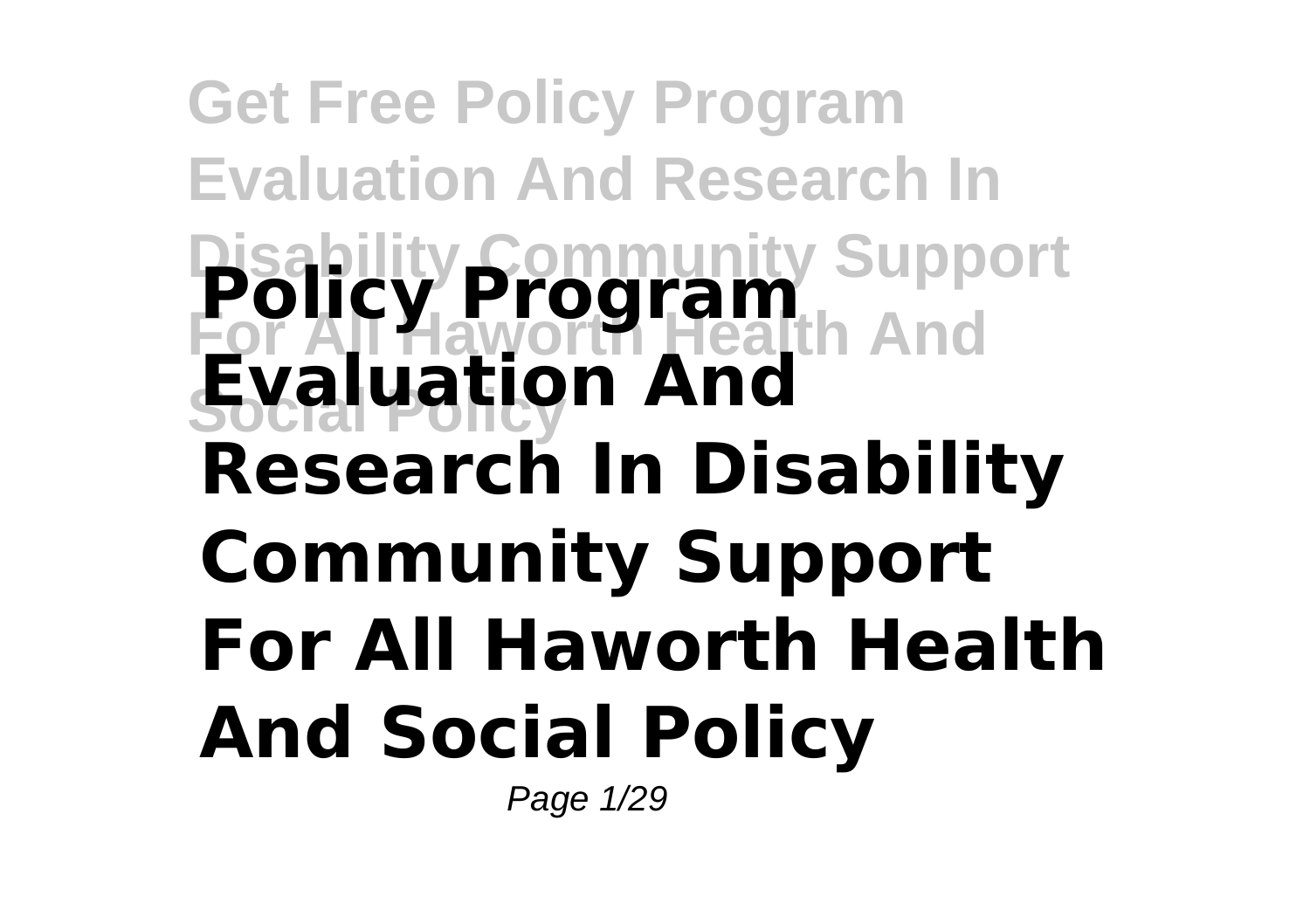**Get Free Policy Program Evaluation And Research In Phank you for downloading policy** Ort **program evaluation and research in Social Policy haworth health and social policy**. As **disability community support for all** you may know, people have search numerous times for their favorite novels like this policy program evaluation and research in disability community support for all haworth health and social policy,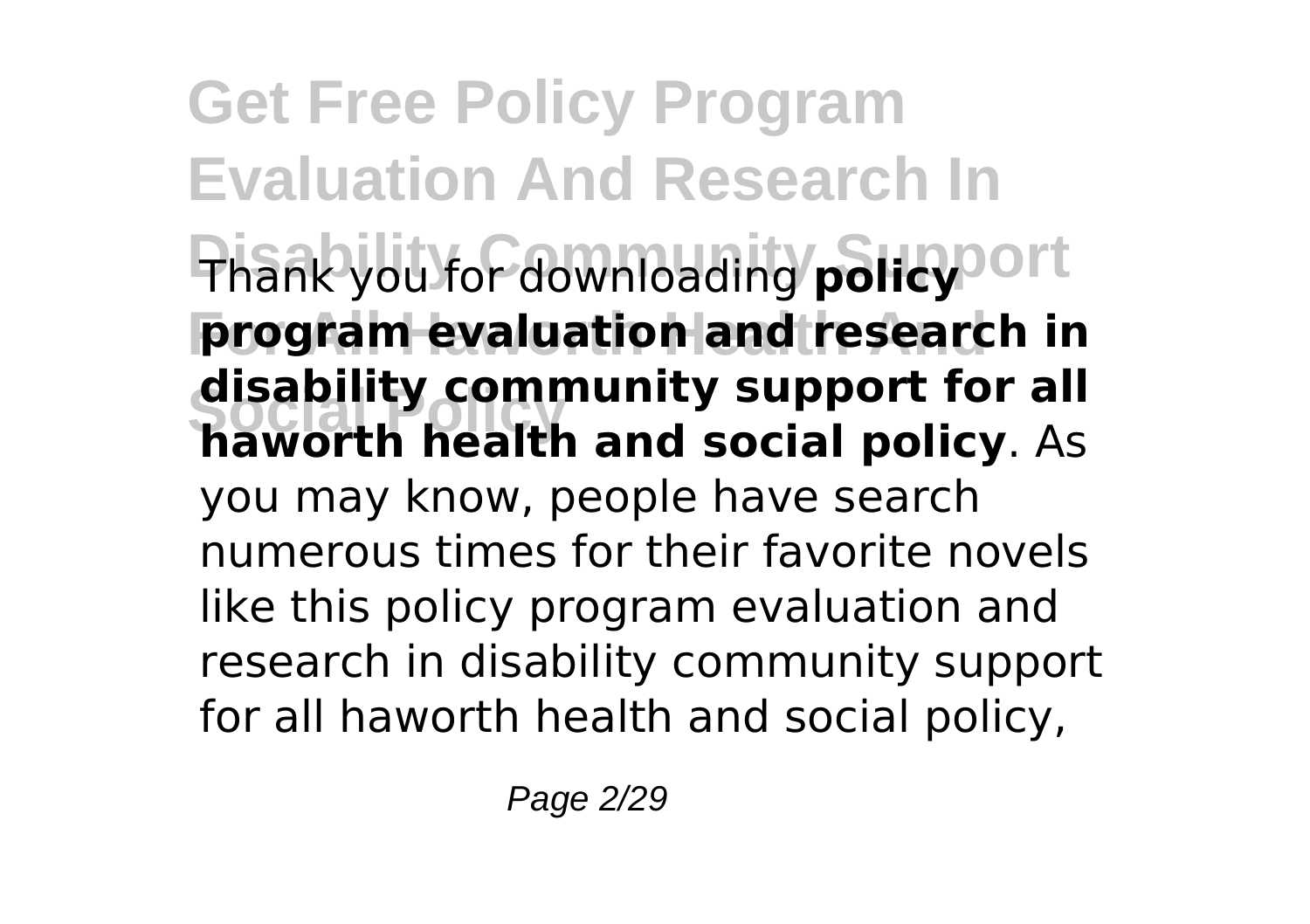**Get Free Policy Program Evaluation And Research In but end up in harmful downloads. Port Rather than enjoying a good book with a** cup or corree in the arternoon, instead<br>they are facing with some harmful bugs cup of coffee in the afternoon, instead inside their desktop computer.

policy program evaluation and research in disability community support for all haworth health and social policy is

Page 3/29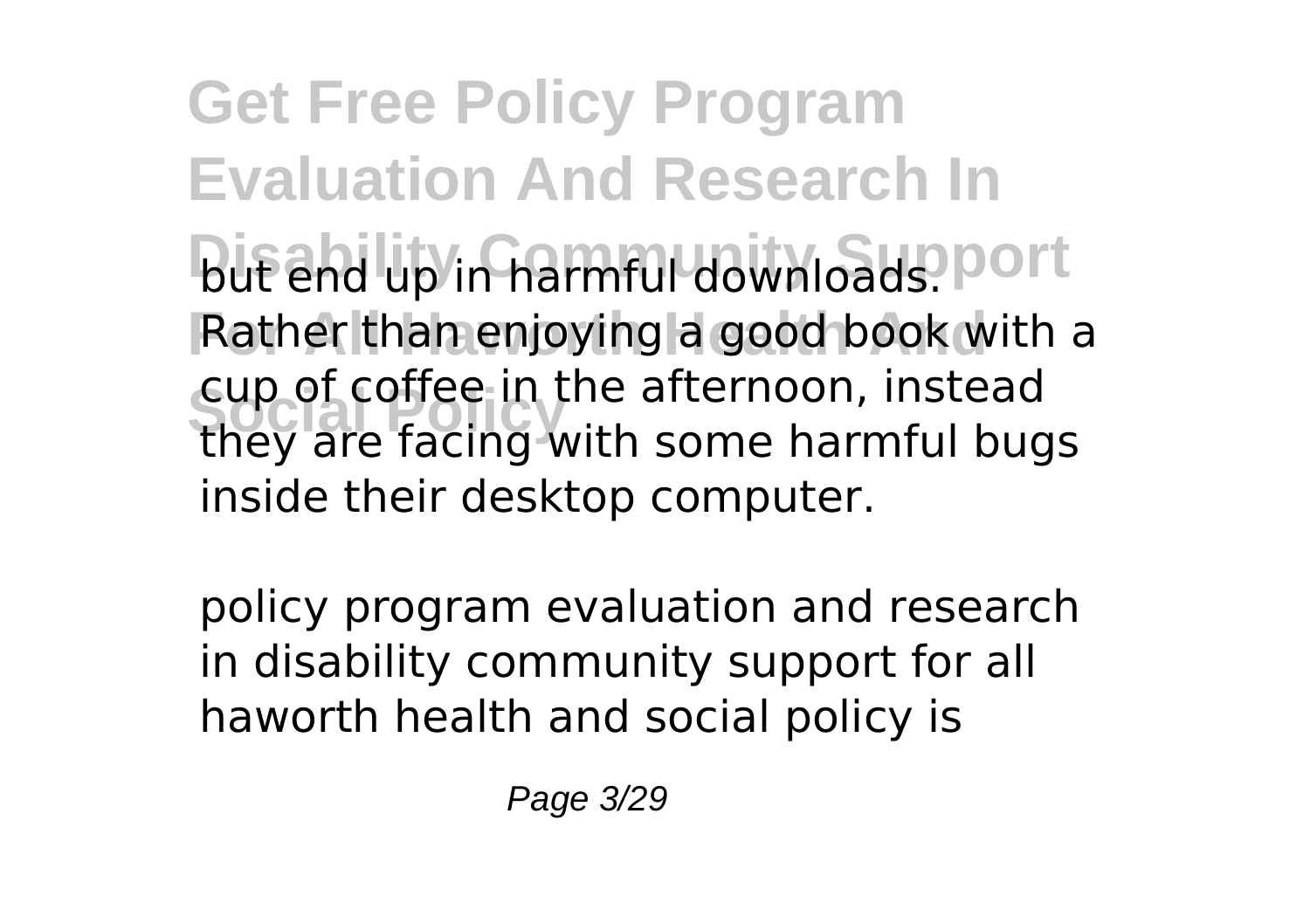**Get Free Policy Program Evaluation And Research In** available in our digital library an online access to it is set as public so you can aownioad it instantly.<br>Our books collection hosts in multiple download it instantly.

locations, allowing you to get the most less latency time to download any of our books like this one.

Kindly say, the policy program

evaluation and research in disability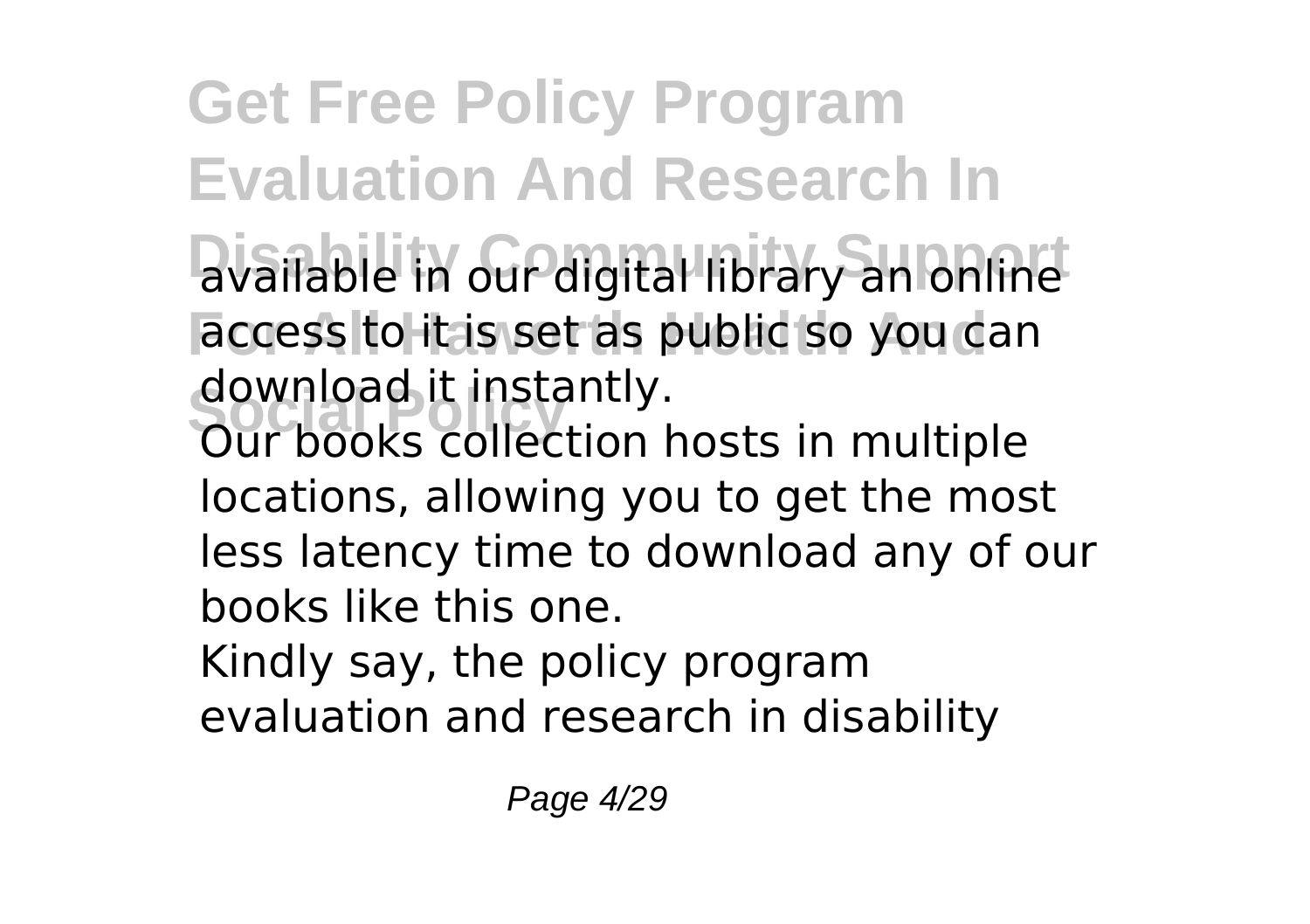**Get Free Policy Program Evaluation And Research In Community support for all haworth ort** health and social policy is universally **Sompatible with any devices to read** 

Looking for the next great book to sink your teeth into? Look no further. As the year rolls on, you may find yourself wanting to set aside time to catch up on reading. We have good news for you,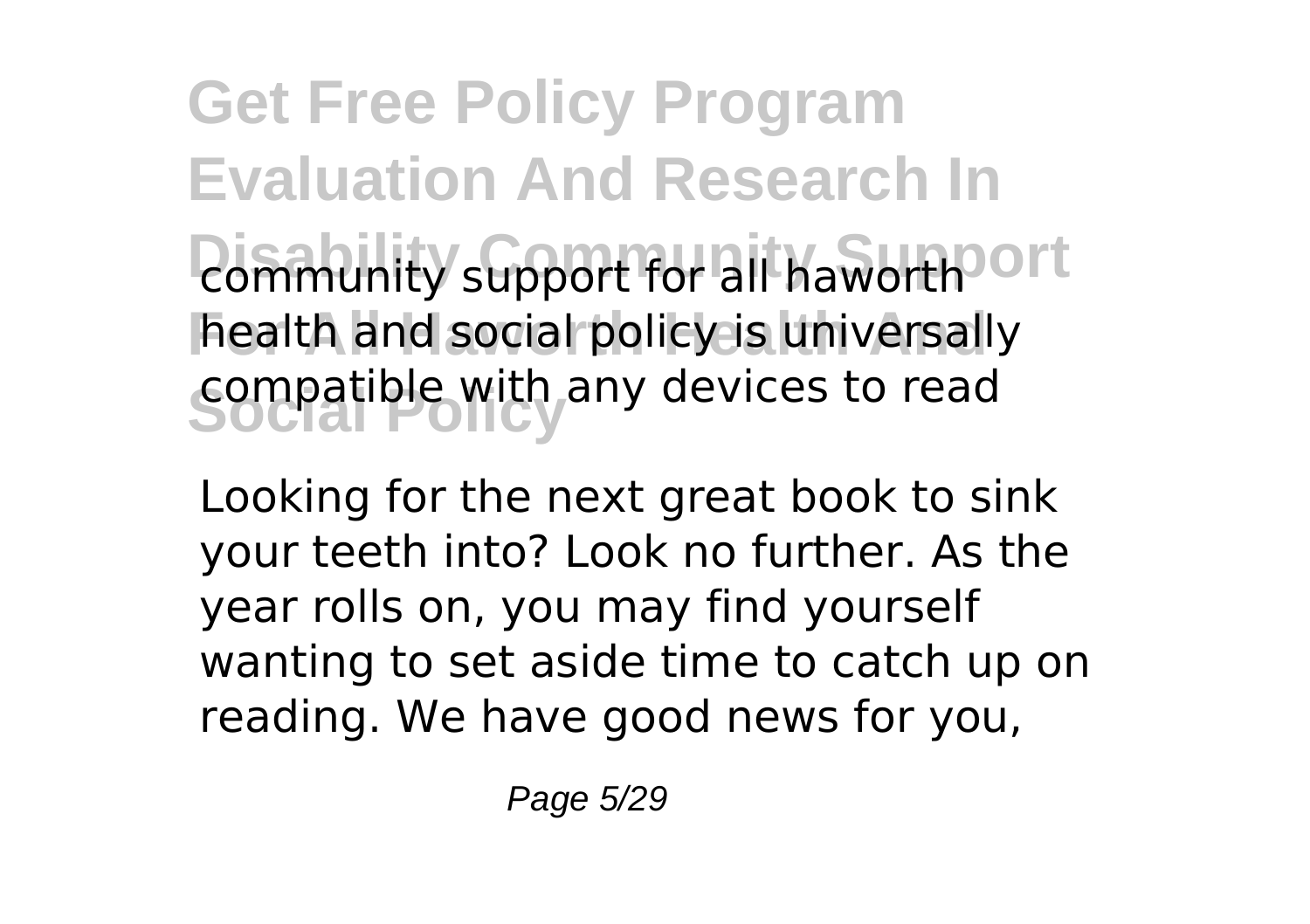**Get Free Policy Program Evaluation And Research In** digital bookworms — you can get in a<sup>rt</sup> good read without spending a dime. The **INTERTER IS THEO WITH THEE E-DOOK**<br>Tesources so you can download new internet is filled with free e-book reads and old classics from the comfort of your iPad.

### **Policy Program Evaluation And Research**

Page 6/29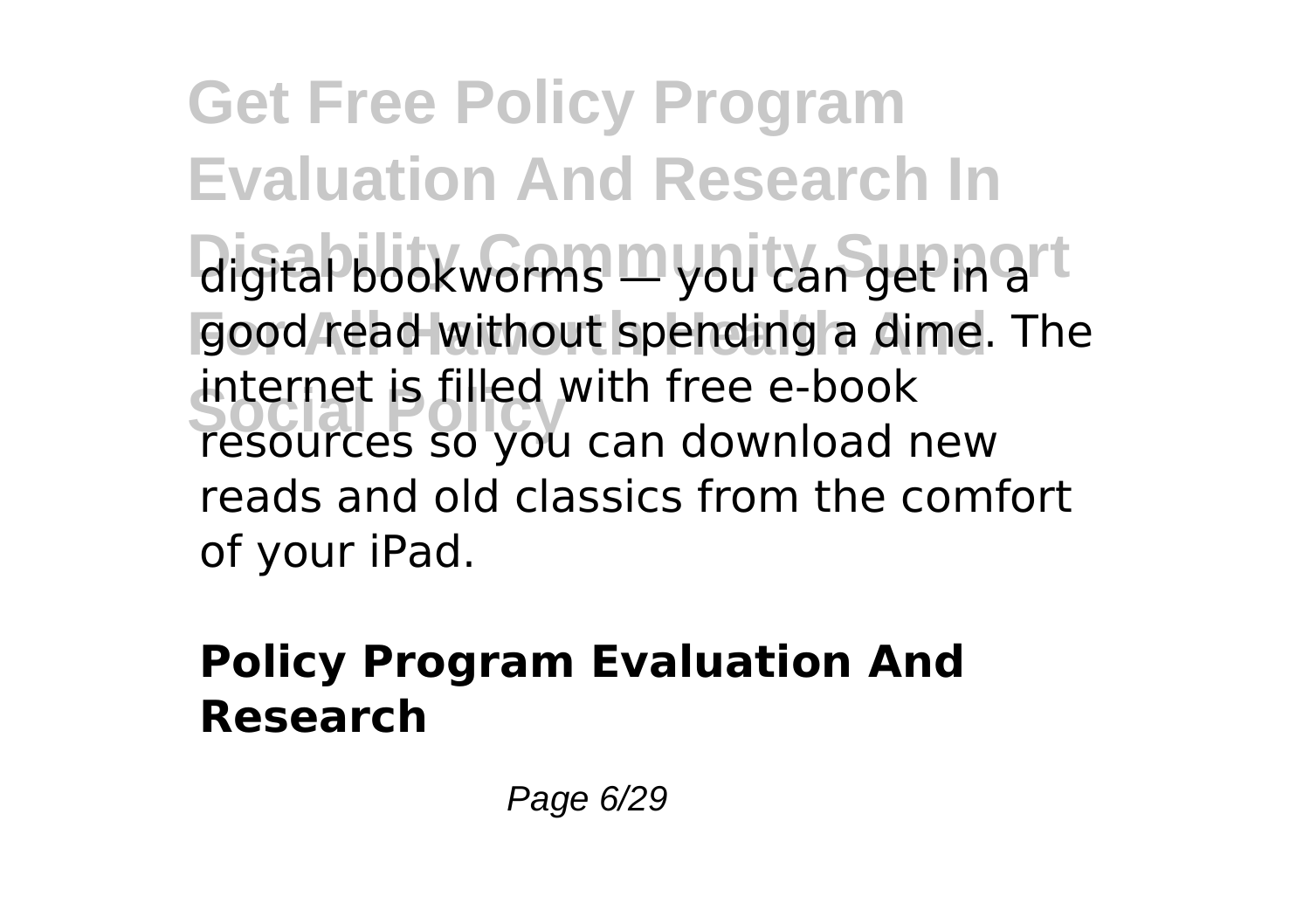**Get Free Policy Program Evaluation And Research In Based on qualitative research methods, Policy, Program Evaluation, and ncl Social Policy** decade of technical assistance and Research in Disability reflects over a research in state, regional, and local communities...

### **Policy, Program Evaluation, and Research in Disability ...**

Page 7/29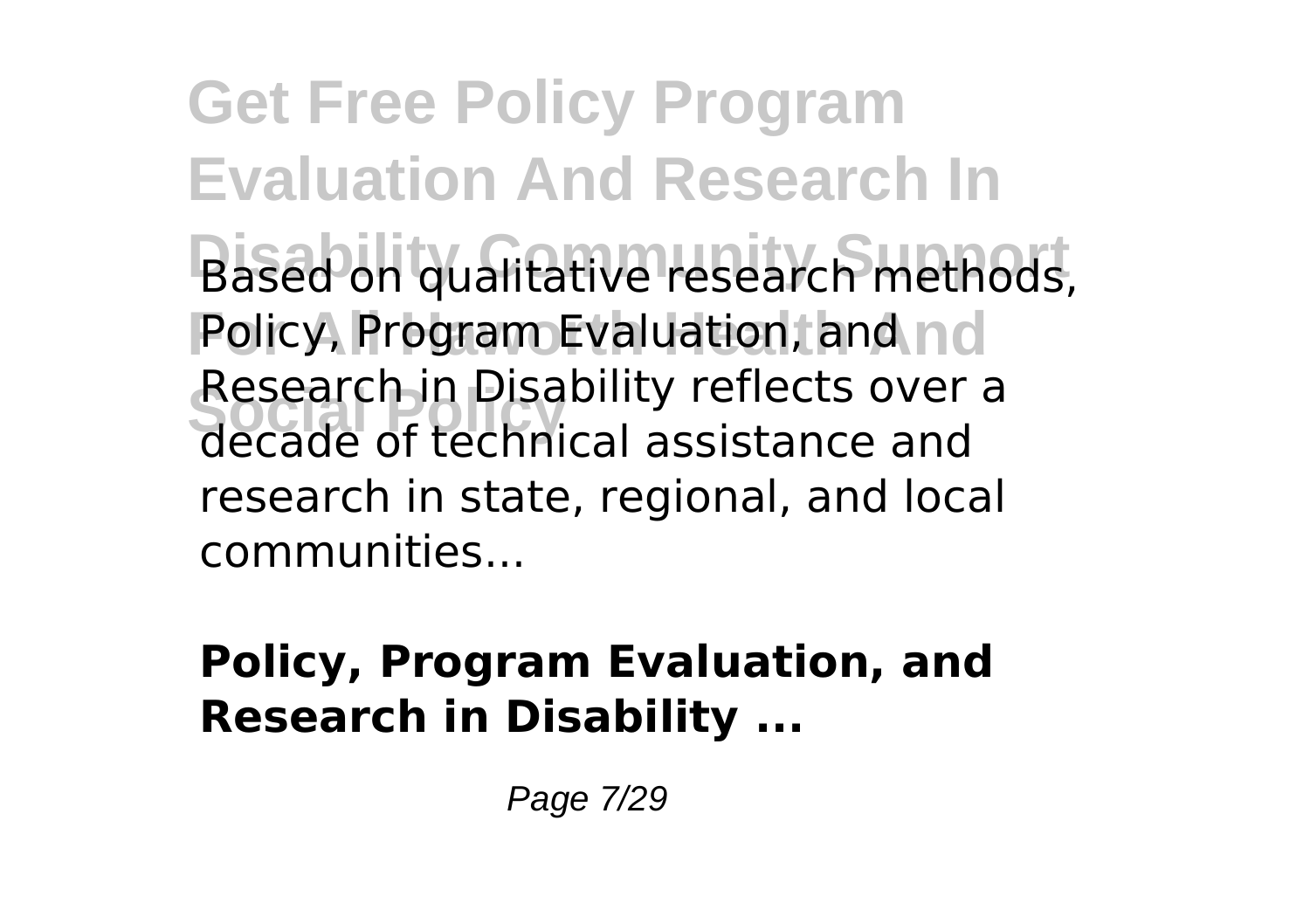**Get Free Policy Program Evaluation And Research In** Policy Evaluation and Research Center<sup>1</sup> We conduct educational research and evaluation on public policy-related<br>issues through our Policy Evaluation and evaluation on public policy-related Research Center (PERC).

#### **Policy Evaluation and Research Center - ETS Home**

It studies three models of policy

Page 8/29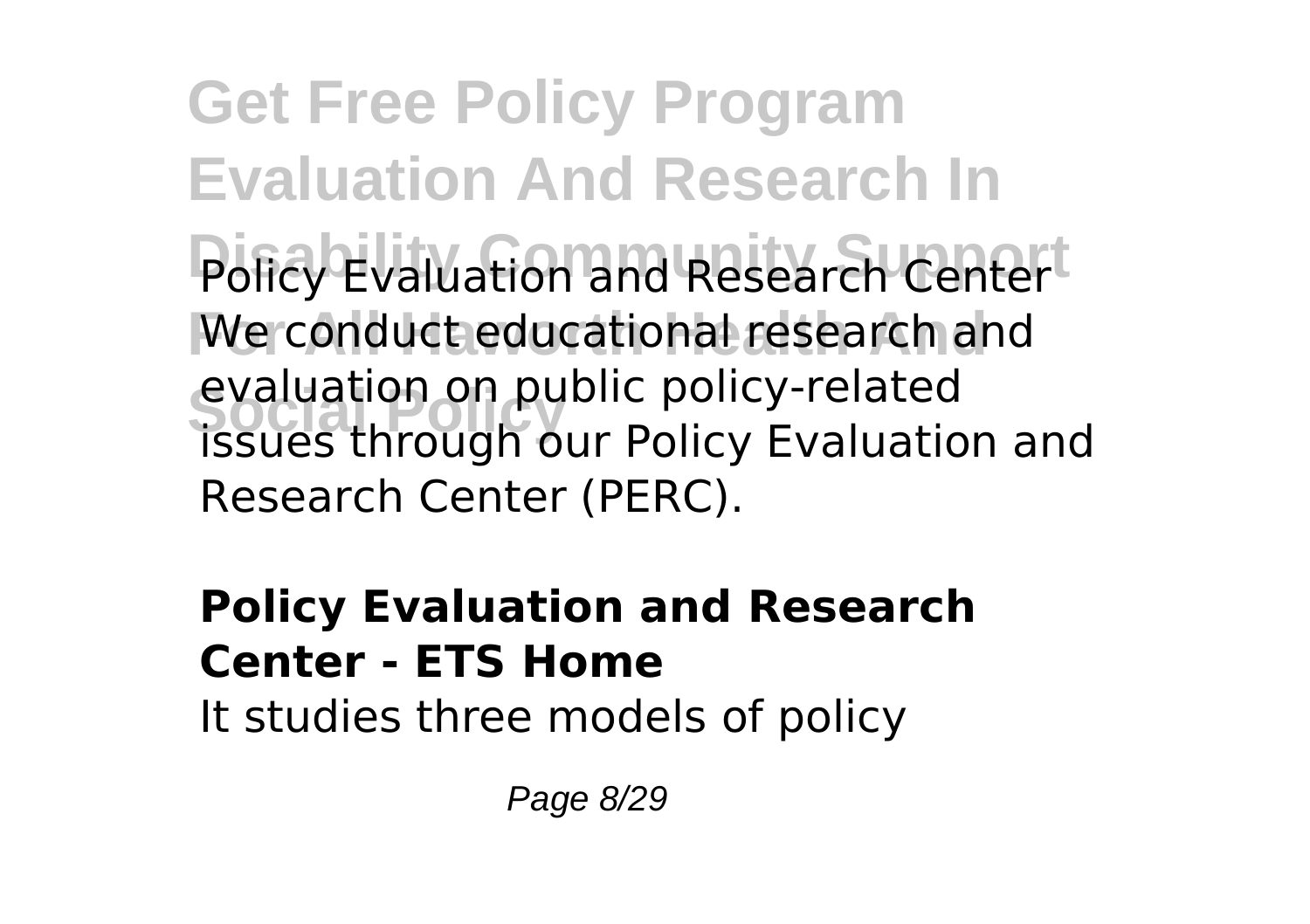**Get Free Policy Program Evaluation And Research In** evaluation in the past 50 years upport associated, within a flexibleh And **Social Policy** eras: welfare state, neoliberalism, and periodization, with three different policy knowledge capitalism. In each era, policy rationalities shape the modeling of evaluation approaches and empirical research in particular directions.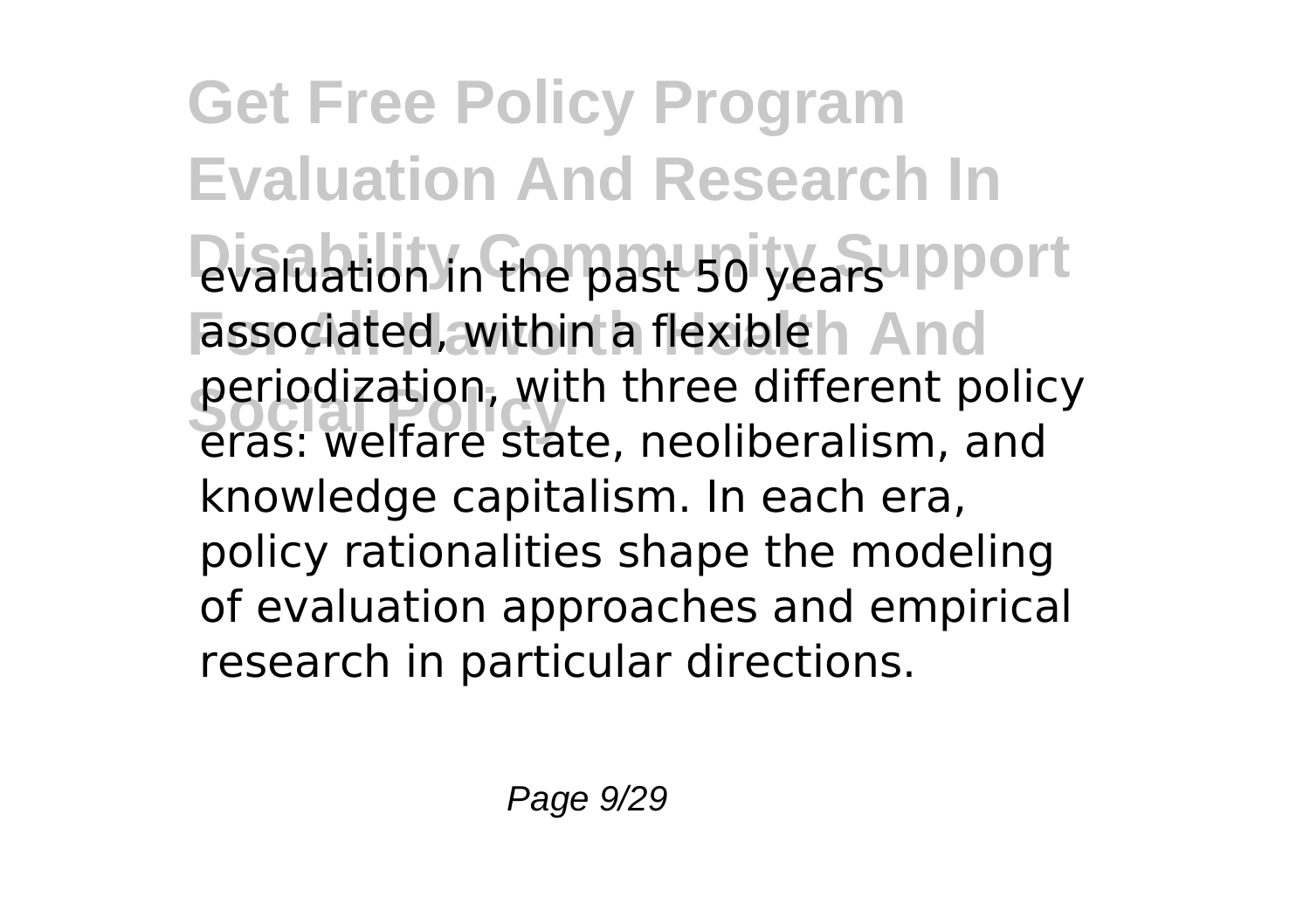**Get Free Policy Program Evaluation And Research In**  $\overline{\mathsf{P}}$ **biicy Evaluation - an overview prt ScienceDirect Topics** ealth And **Social Policy** interested in the effectiveness with The evaluation of public policy is which policy goals are met, but also in the political context in which measures are implemented and their impact on policy ...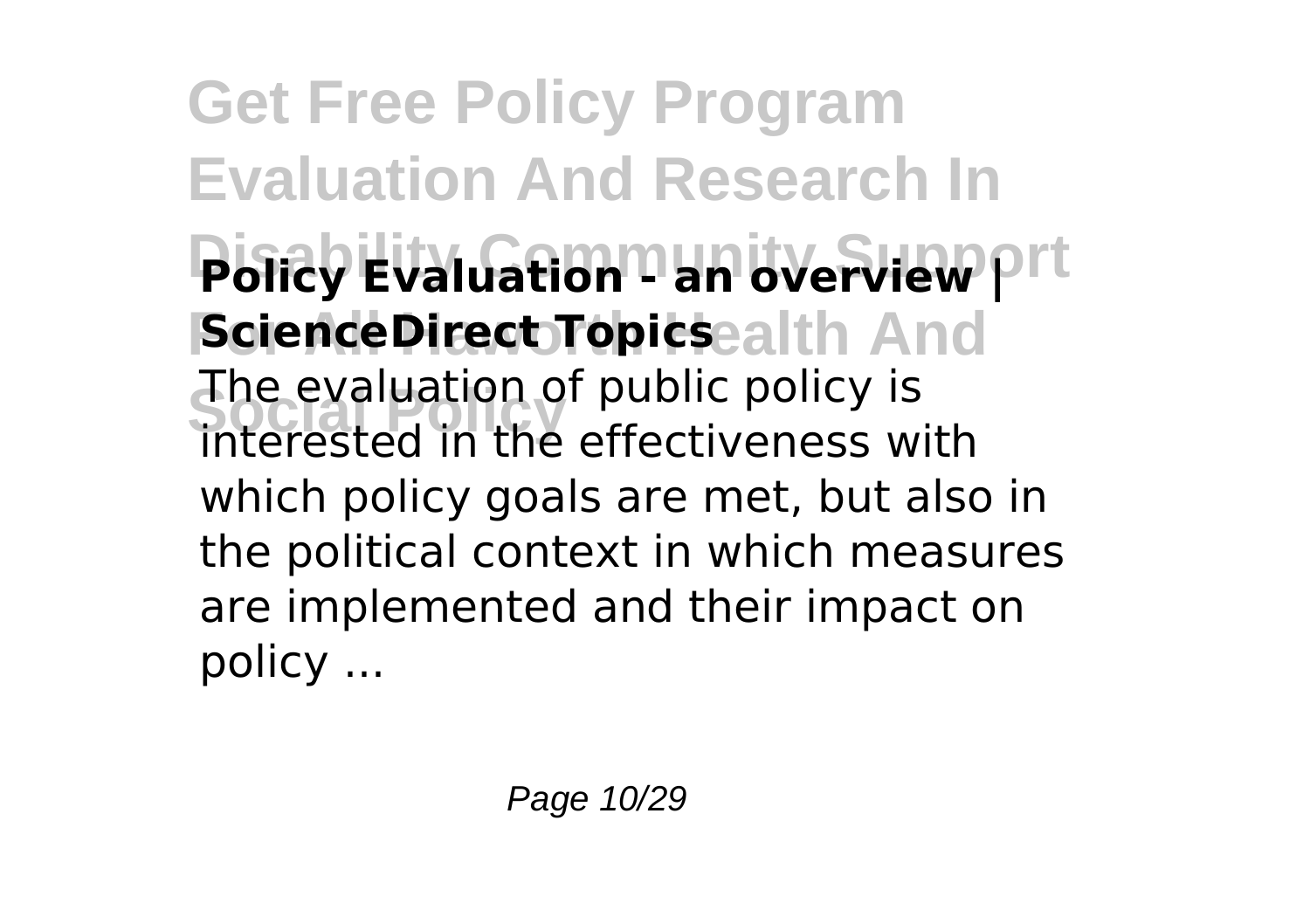**Get Free Policy Program Evaluation And Research In RPDF) Public Policy and Program** It **Evaluation** worth Health And Policy evaluation uses a range or<br>**research methods to systematically** "Policy evaluation uses a range of investigate the effectiveness of policy interventions, implementation and processes, and to determine their merit, worth, or value in terms of improving the social and economic conditions of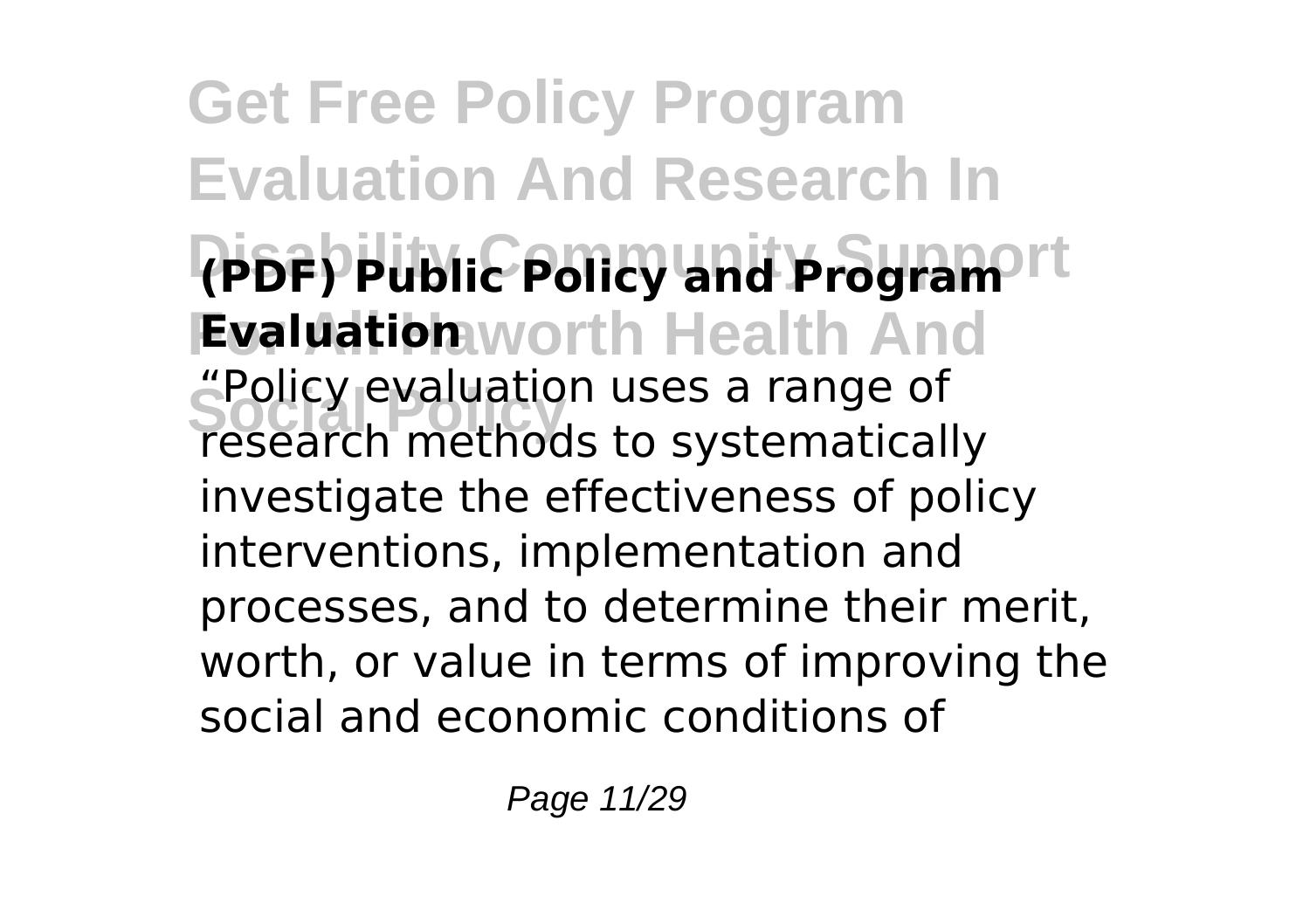## **Get Free Policy Program Evaluation And Research In** different stakeholders." 3ty Support **For All Haworth Health And Brief 1: Overview of Policy**<br>Evaluation **Evaluation**

Program evaluation represents an adaptation of social research methods to the task of studying social interventions so that sound judgments can be drawn about the social problems addressed,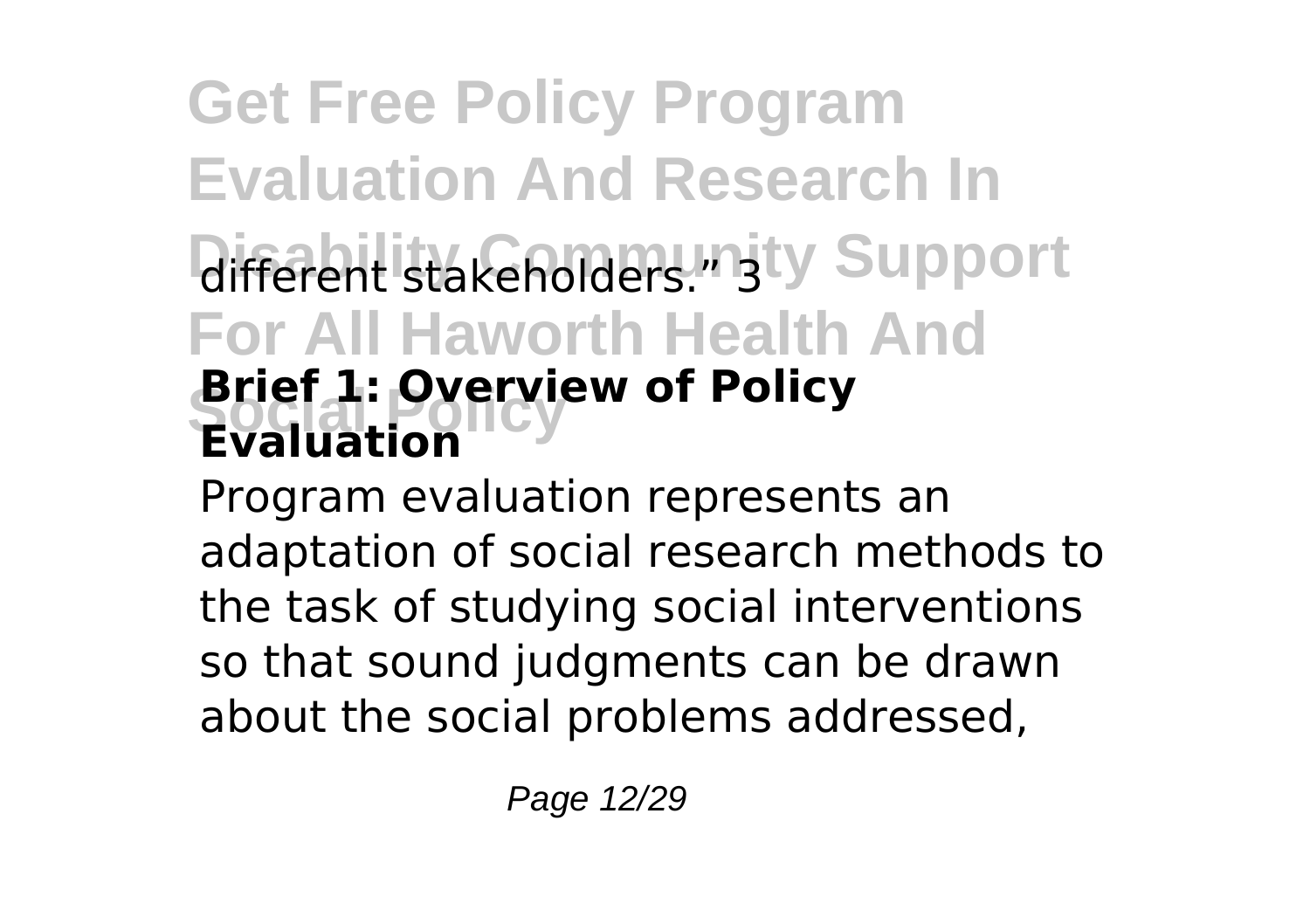**Get Free Policy Program Evaluation And Research In** and the design, implementation, impact, and efficiency of programs that address those problems.

**An Overview of Program Evaluation** Ex post policy evaluation occurs upon or after a policy has been implemented; information is collected about the outcomes experi- enced by those who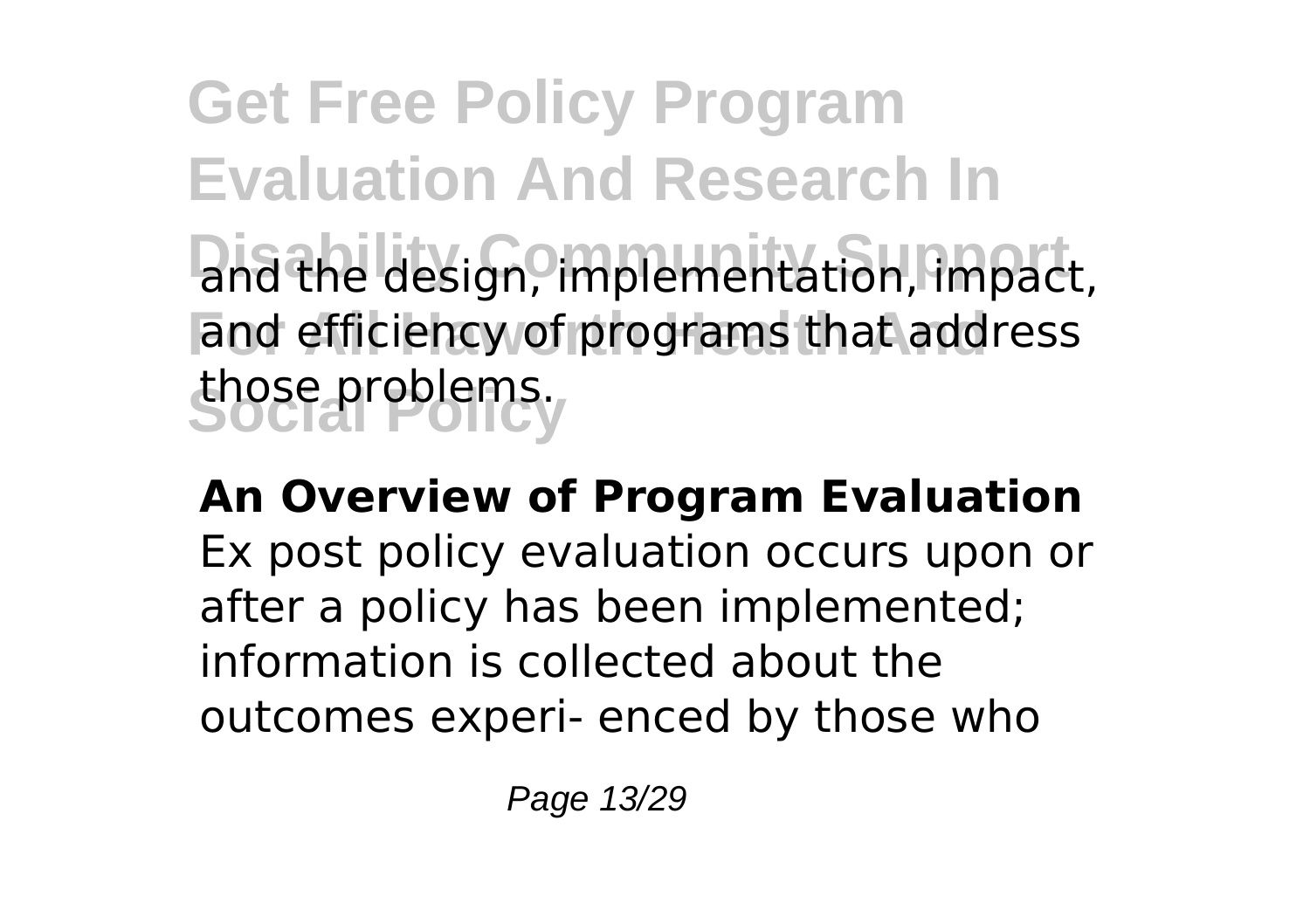**Get Free Policy Program Evaluation And Research In** participated in the "experiment" and an attempt is made to make inferences about the role of a treatm<br>influencing the outcomes. about the role of a treatment in

### **Program Evaluation and Research Designs**

At The Policy & Research Group, we use rigorous research and evaluation to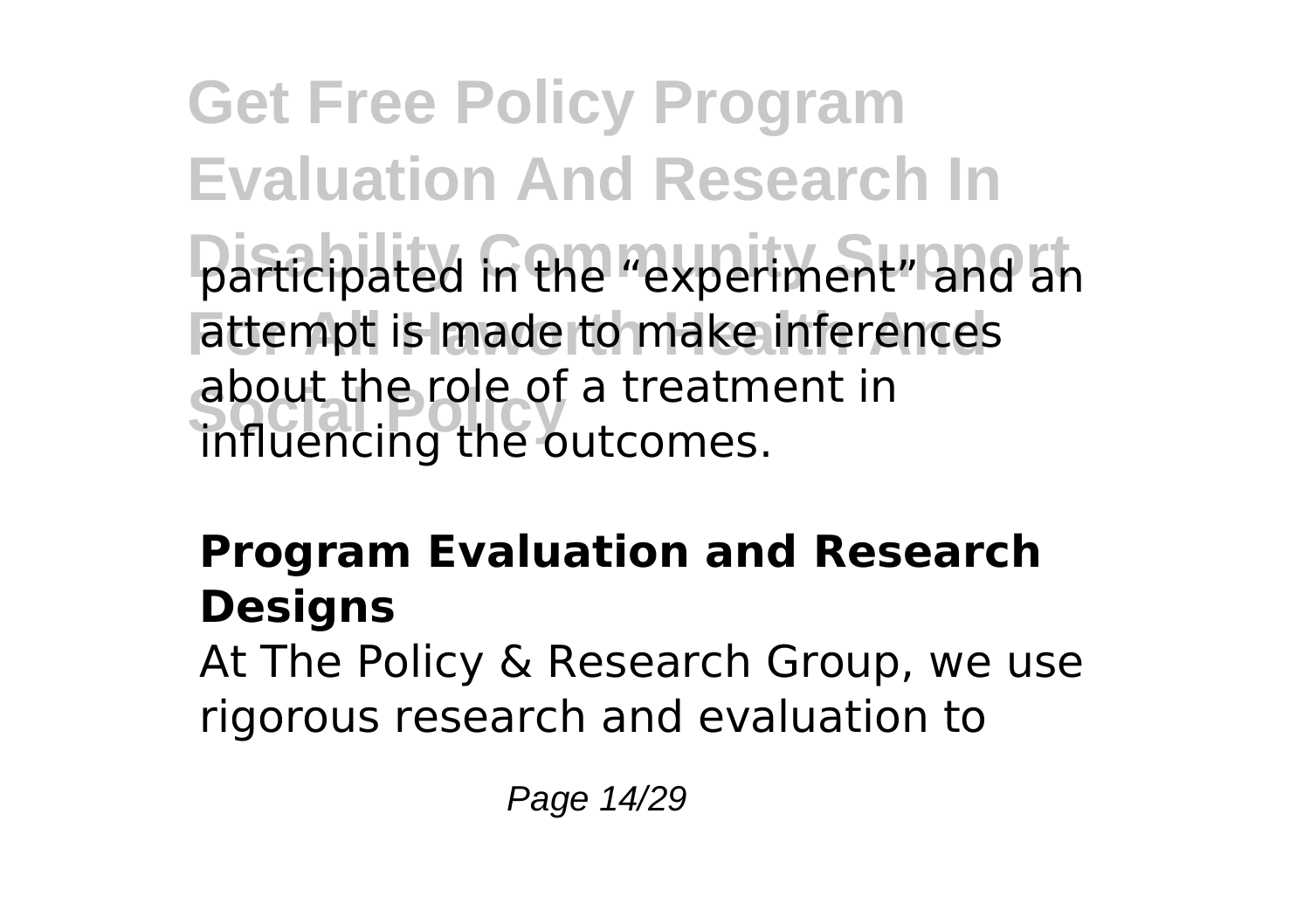**Get Free Policy Program Evaluation And Research In** improve the potential of people through **Fouldable public policy and improved** practice. We are committed to growing<br>the economic and social prospects of all practice. We are committed to growing people.

#### **PRG | Building evidence. Building opportunity.**

The PRC program is a national network

Page 15/29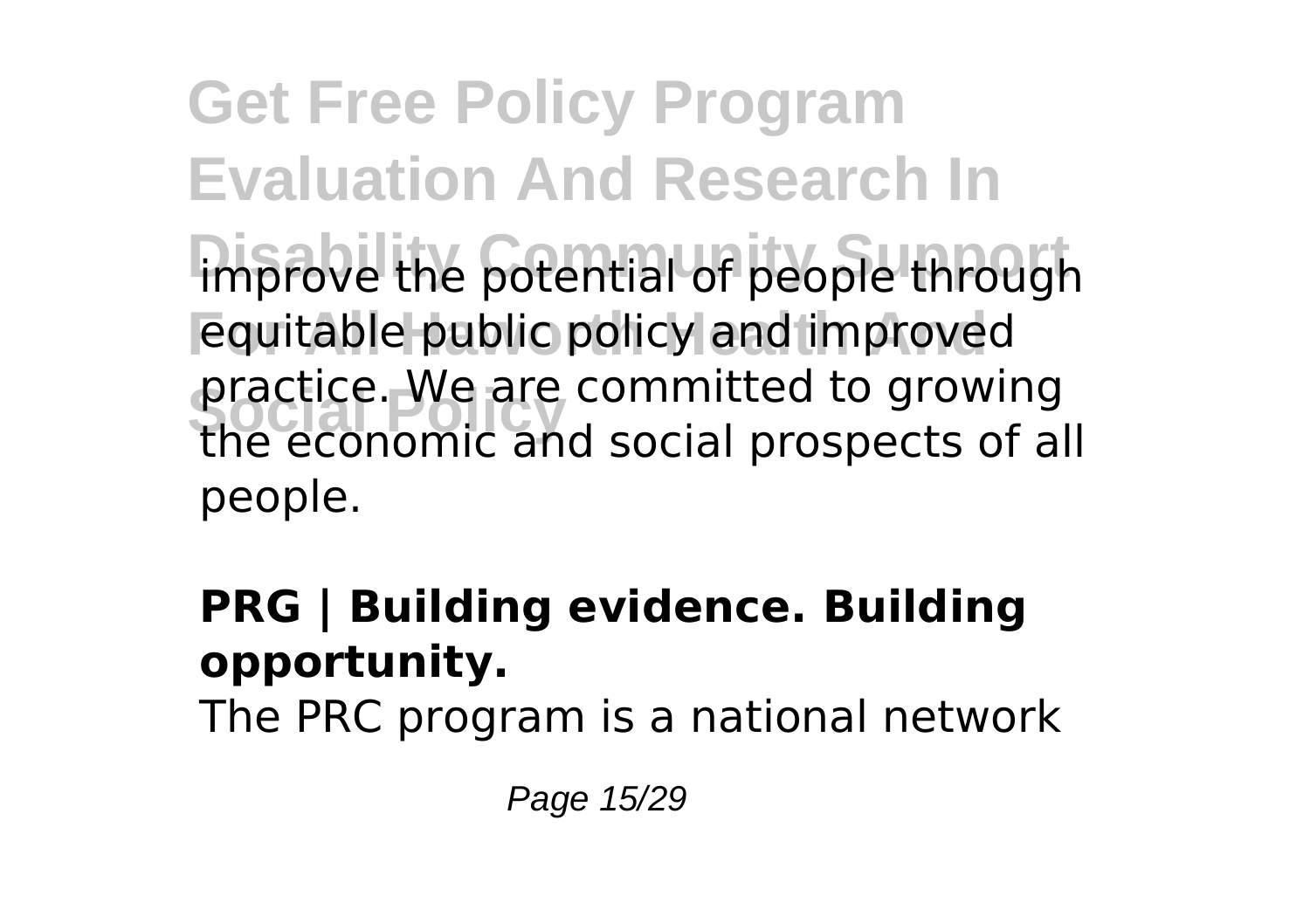**Get Free Policy Program Evaluation And Research In** of 24 academic research centers<sup>oport</sup> **For All Haworth Health And** committed to prevention research and the ability to translate that research into<br>programs and policies. The centers work the ability to translate that research into with state health departments and members of their communities to develop and evaluate state and local interventions that address the leading causes of death and disability in the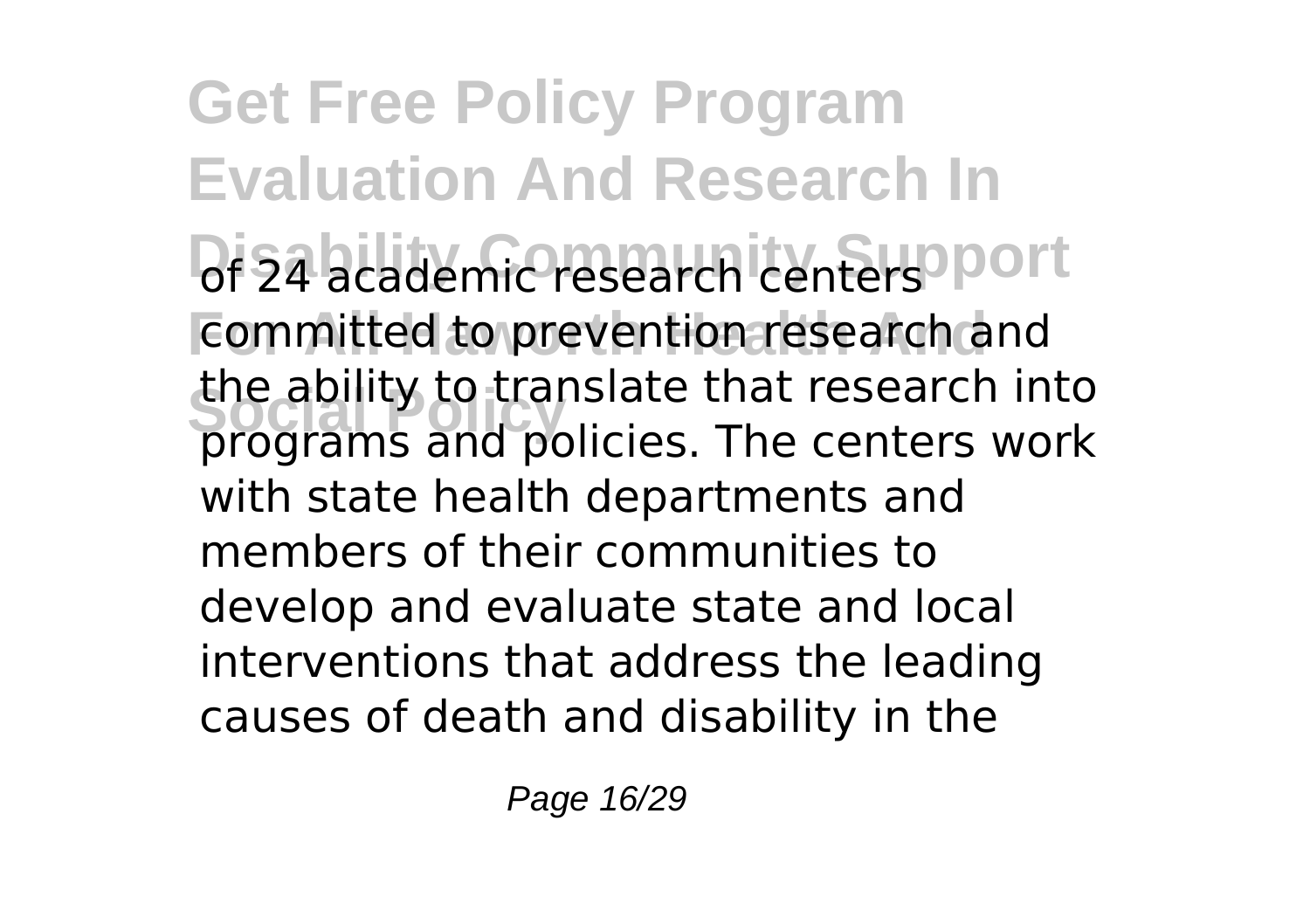## **Get Free Policy Program Evaluation And Research In Ration** lity Community Support **For All Haworth Health And Social Policy Introduction - CDC Program Evaluation Guide -**

• Evaluation is done to judge or assess the performance of a person, machine, program or a policy while research is done to gain knowledge in a particular field • Evaluation makes judgment and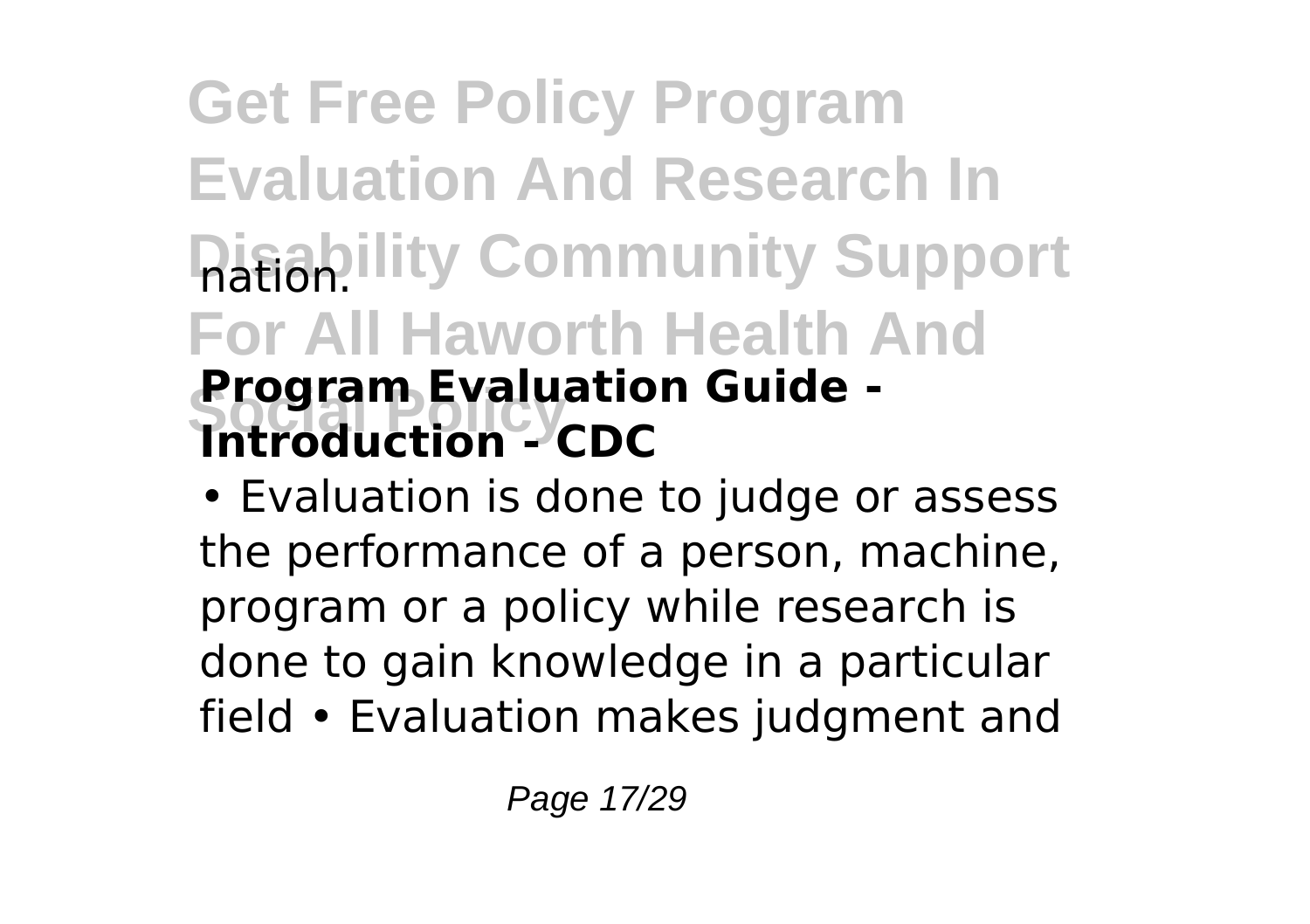**Get Free Policy Program Evaluation And Research In** assessment that is helpful for decision<sup>t</sup> makers so that they can implement changes to improve efficacy and<br>efficiency efficiency

### **Difference Between Research and Evaluation | Compare the ...**

Program evaluations can involve both quantitative and qualitative methods of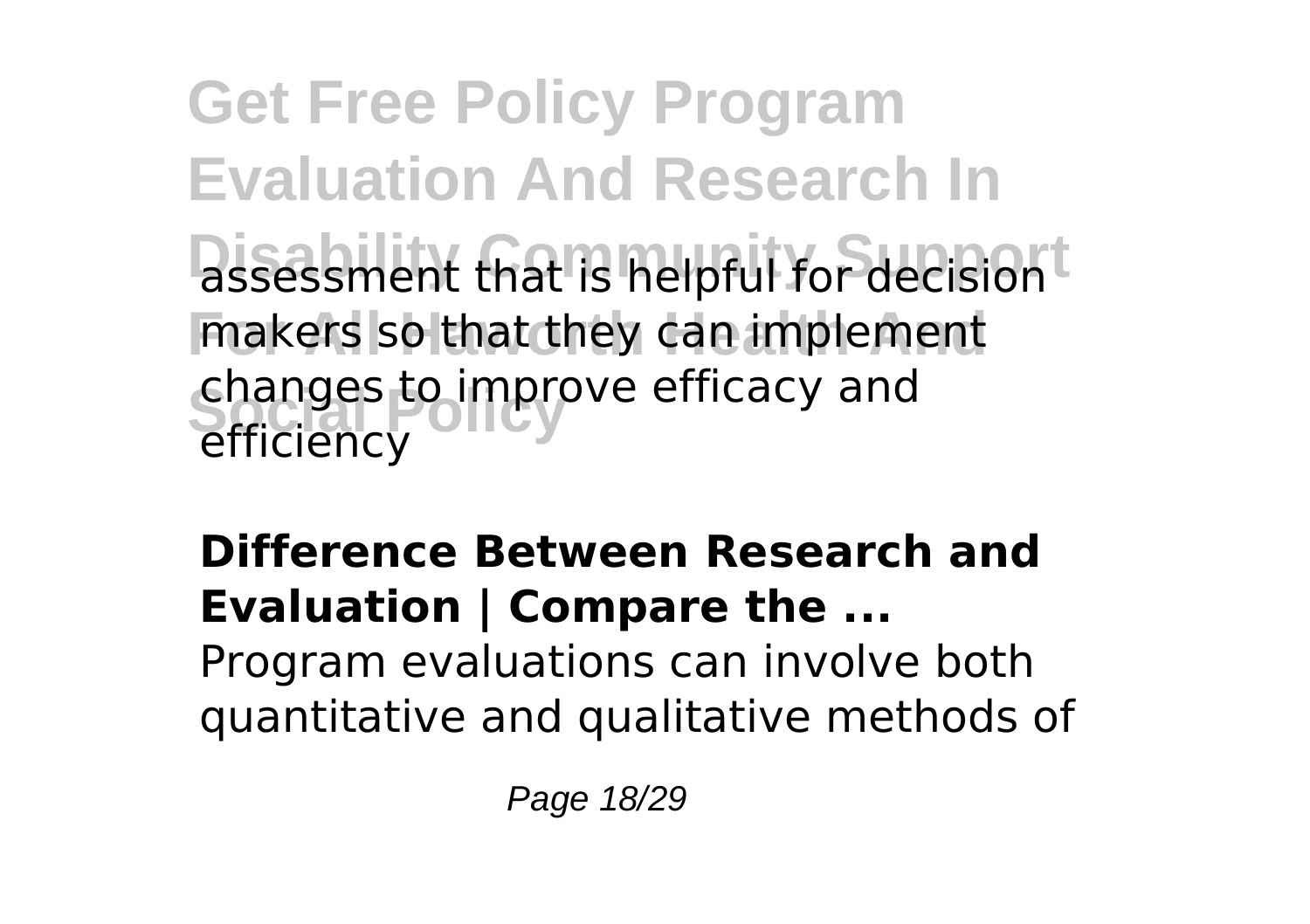**Get Free Policy Program Evaluation And Research In** social research. People who do program **Evaluation come from many different Social Policy** psychology, economics, social work, and backgrounds, such as sociology, public policy. Some graduate schools also have specific training programs for program evaluation.

### **Program evaluation - Wikipedia**

Page 19/29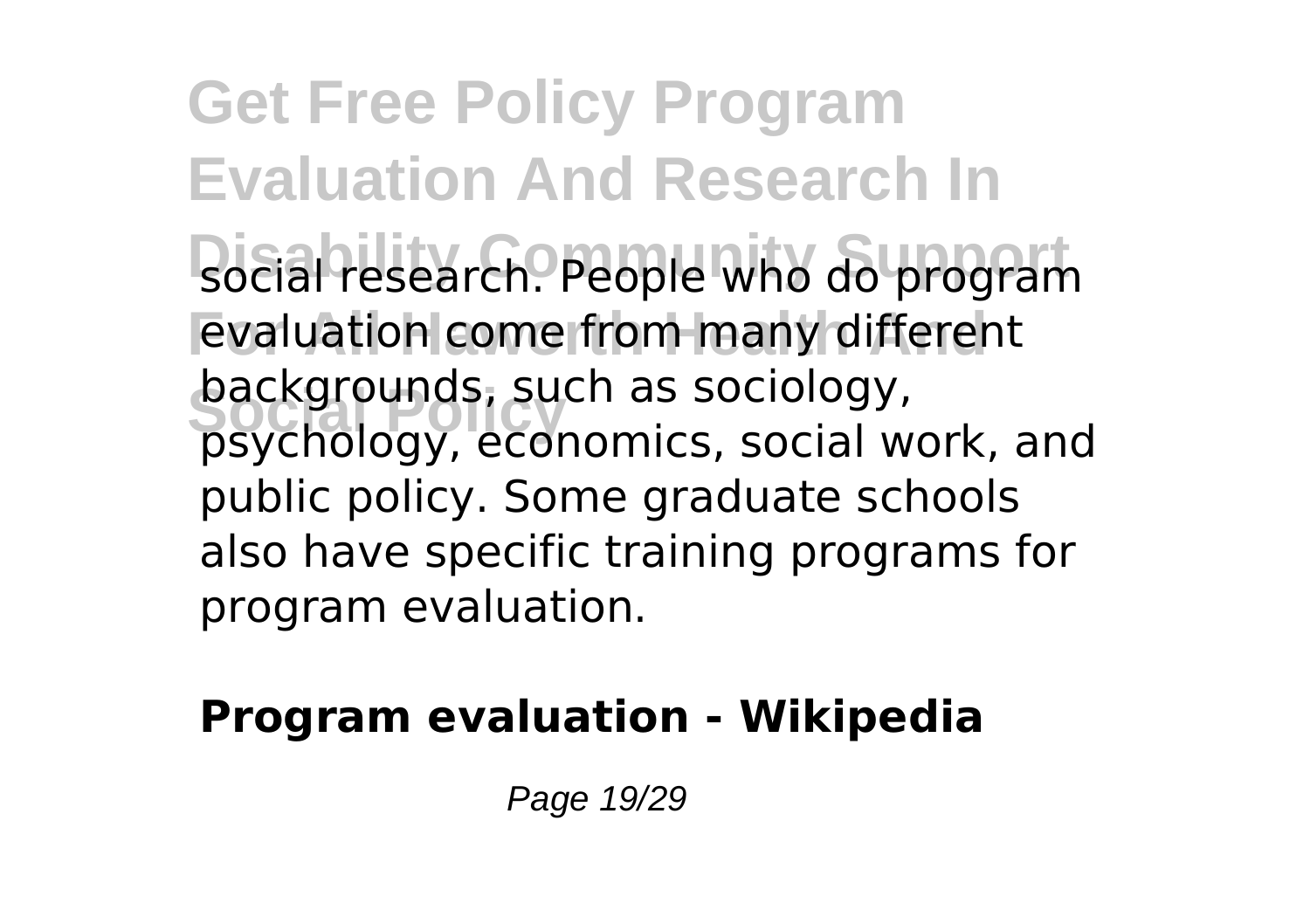**Get Free Policy Program Evaluation And Research In** Research and Evaluation Investments<sup>t</sup> that encourage a focus on quality o research and evaluation to learn what<br>ideas and approaches are most effective research and evaluation to learn what for improving the well-being of children and families.

### **Research and Evaluation - The Annie E. Casey Foundation**

Page 20/29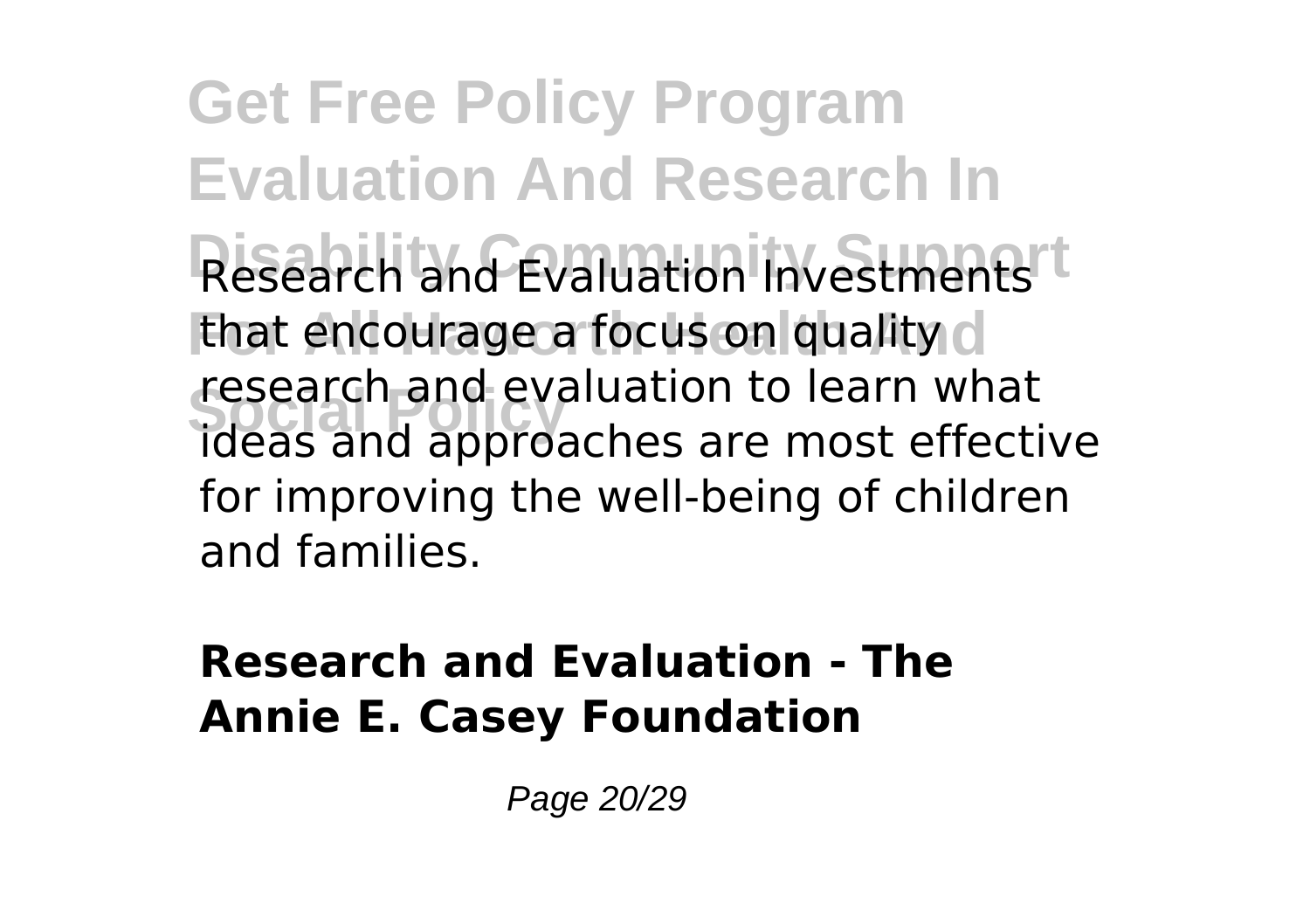**Get Free Policy Program Evaluation And Research In** In Policy, Program Evaluation, and <sup>ort</sup> **Research in Disability, some of the Social Policy** policies to support changes in topics you will read about include: public communities and governmental programs ; advocating for statewide changes in housing andcommunity support programs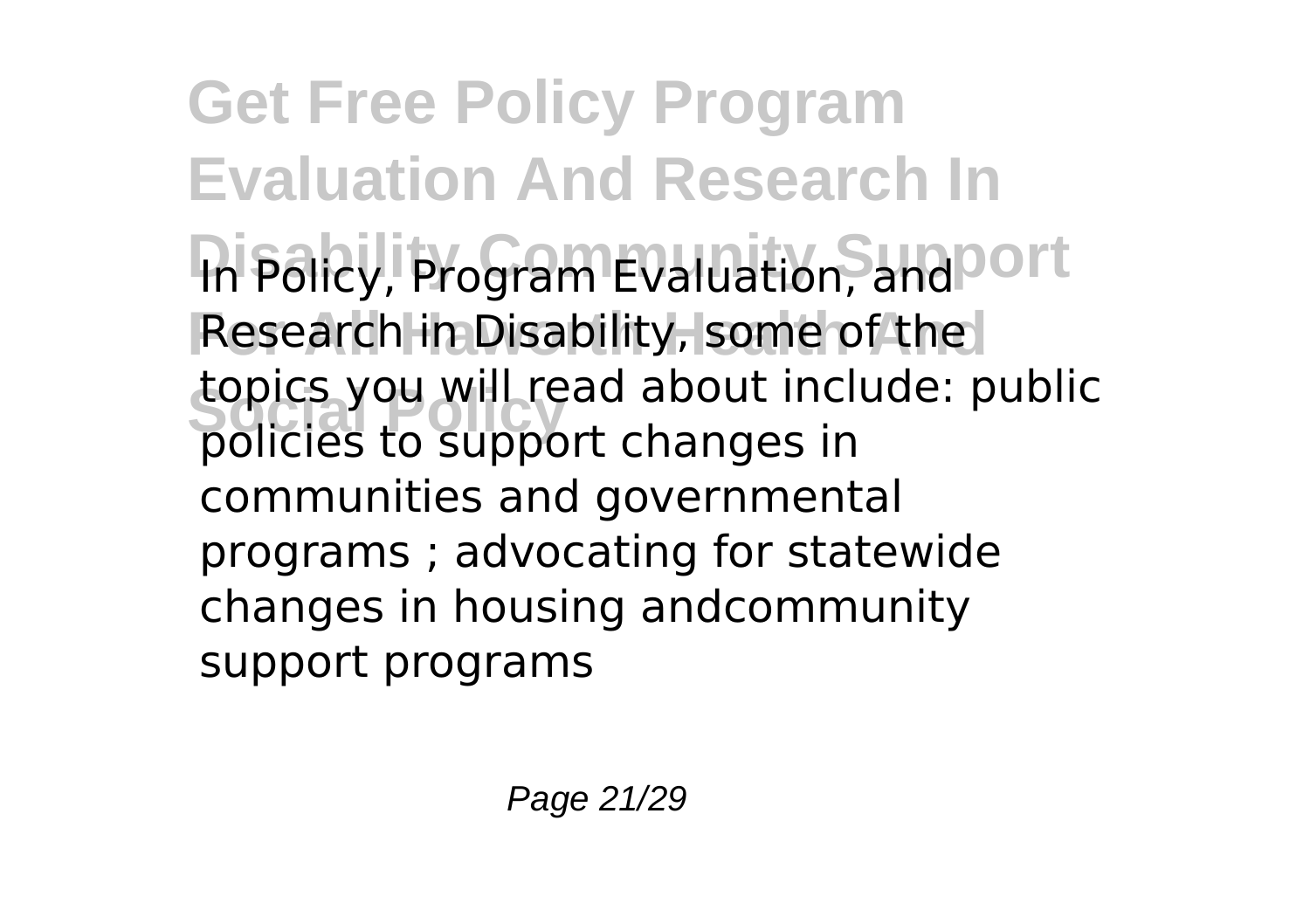**Get Free Policy Program Evaluation And Research In Policy, Program Evaluation, and ort Research in Disability alth And** Program evaluations are systematic<br>studies conducted periodically or on an Program evaluations are systematic ad hoc basis to assess program performance. As tools to support good management practice, they help managers determine if timely adjustments are needed in program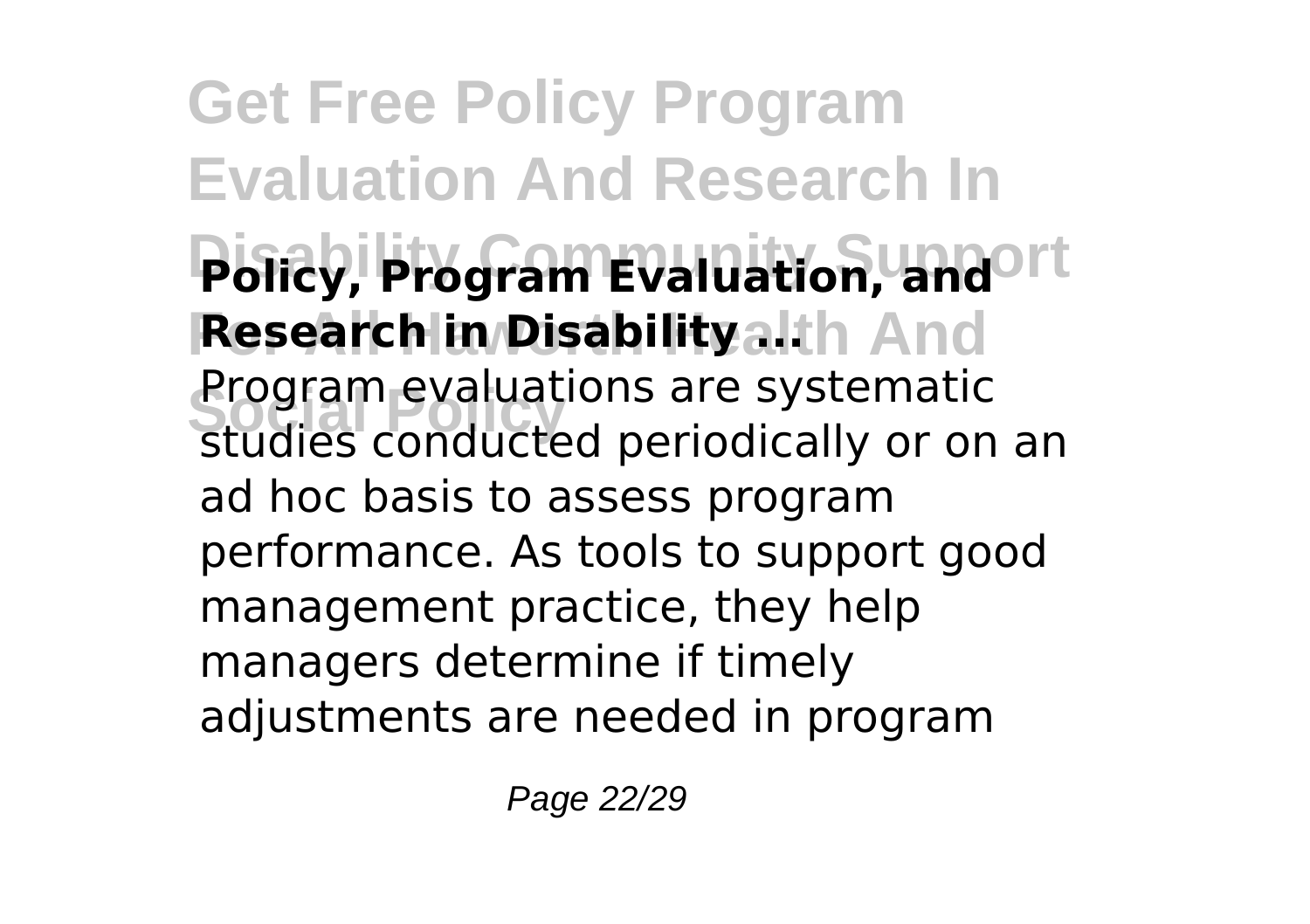**Get Free Policy Program Evaluation And Research In** design to improve the rate or quality of achievement relative to the committed **Social Policy** resources.

### **Program Evaluation: Why, What, and When to Evaluate ...**

The Program Evaluation and Health Services Research (PE-HSR) unit is led by Dr. Kevin Brooks, PhD. This has

Page 23/29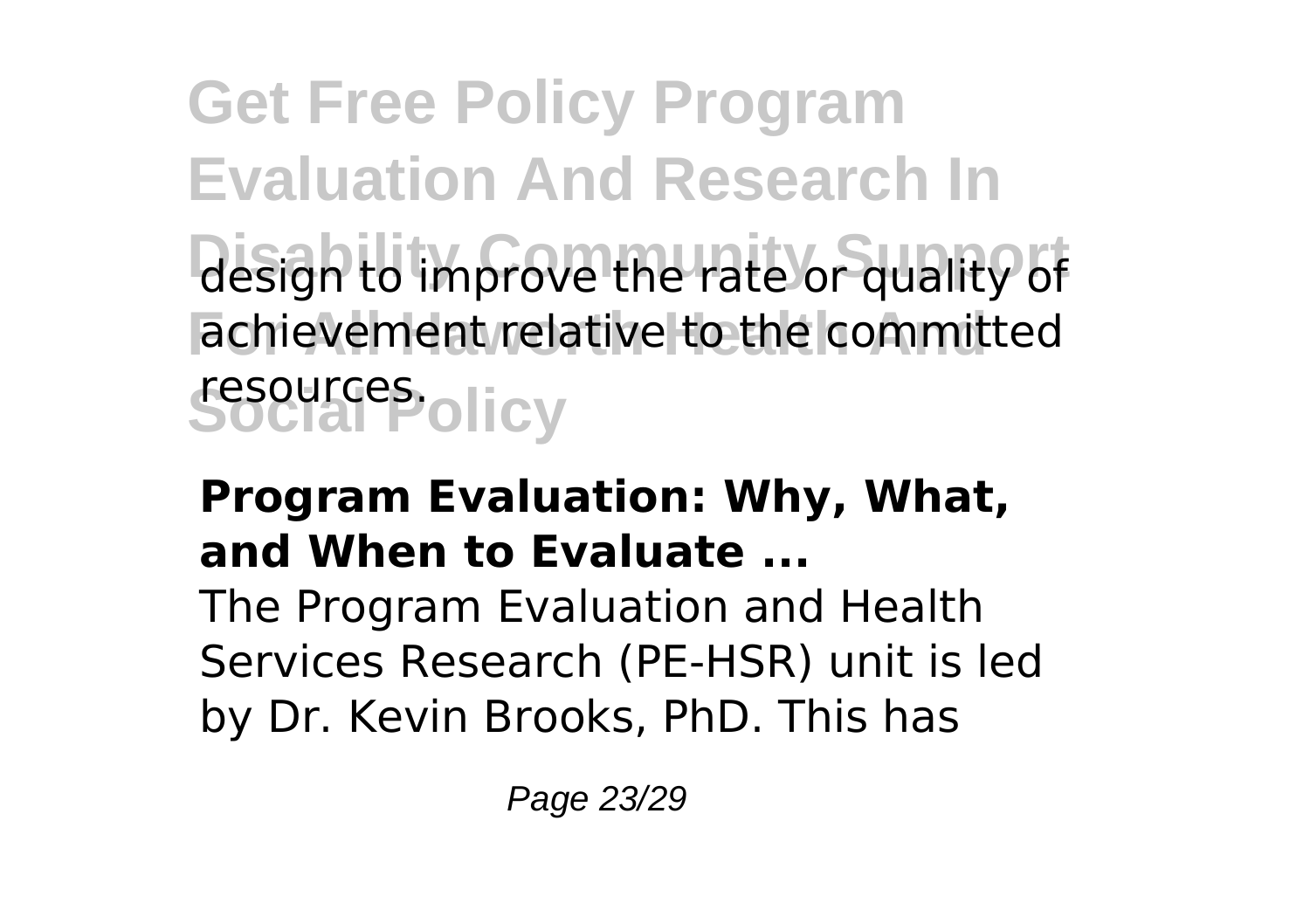**Get Free Policy Program Evaluation And Research In** established two main goals: This has I<sup>t</sup> **Established two main goals: Strengthen Social Policy** Services Administration (MSA) of the and extend the capacity of the Medicaid Michigan Department of Health and Human Services.

#### **Program Evaluation and Health Services Research ...**

Page 24/29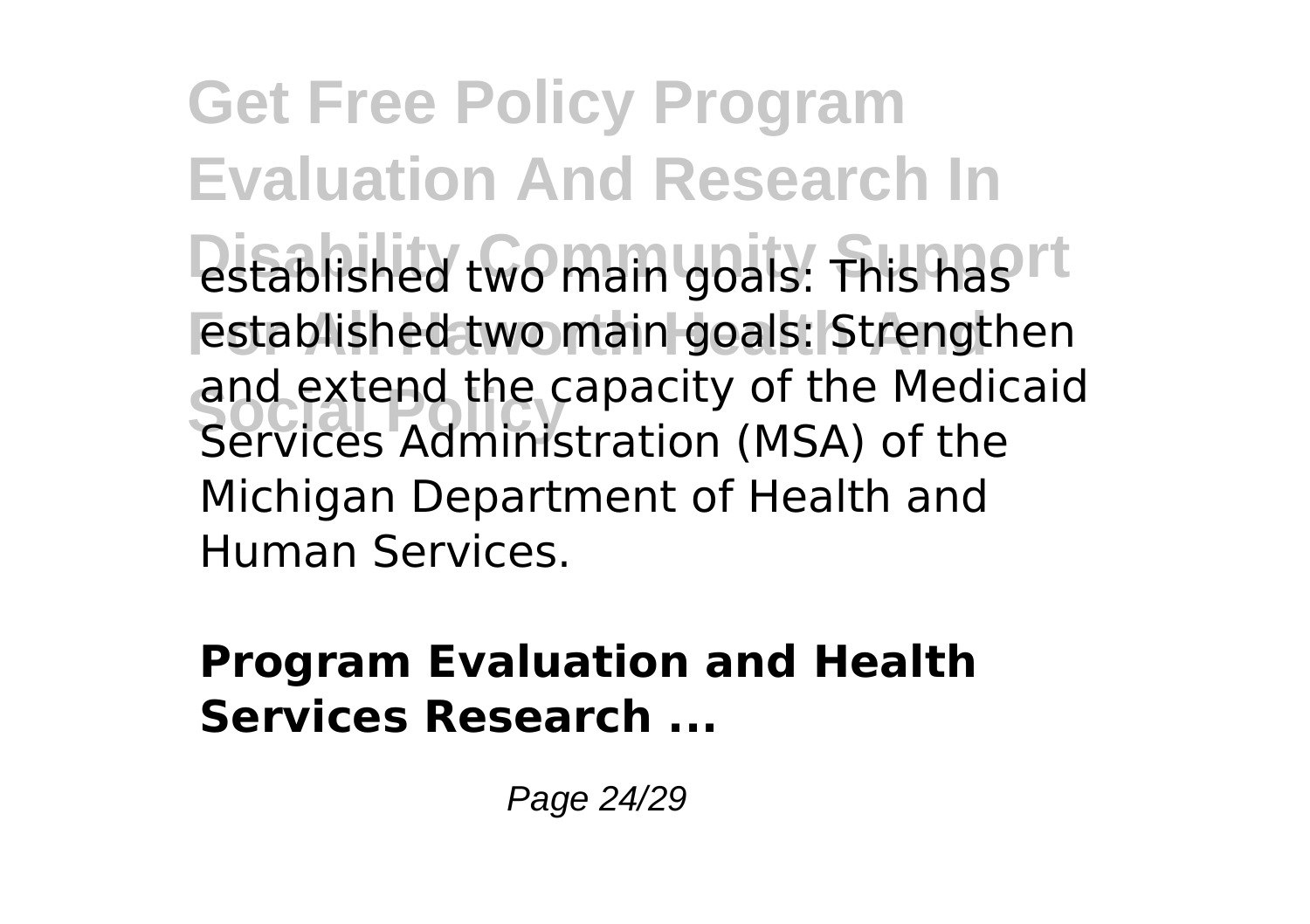**Get Free Policy Program Evaluation And Research In** MANUAL OF POLICIES AND PROCEDURES **FOR DRUG EVALUATION AND RESEARCH MAPP 4301.1 Rev. 2**<br>Originating Office: Office of Medical RESEARCH MAPP 4301.1 Rev. 2 Policy Effective Date: 03/19/2013; 09/16/2015; 09/06/2017 Page 1 ...

### **PROGRAM DESCRIPTION OFFICE OF MEDICAL POLICY Center for ...**

Page 25/29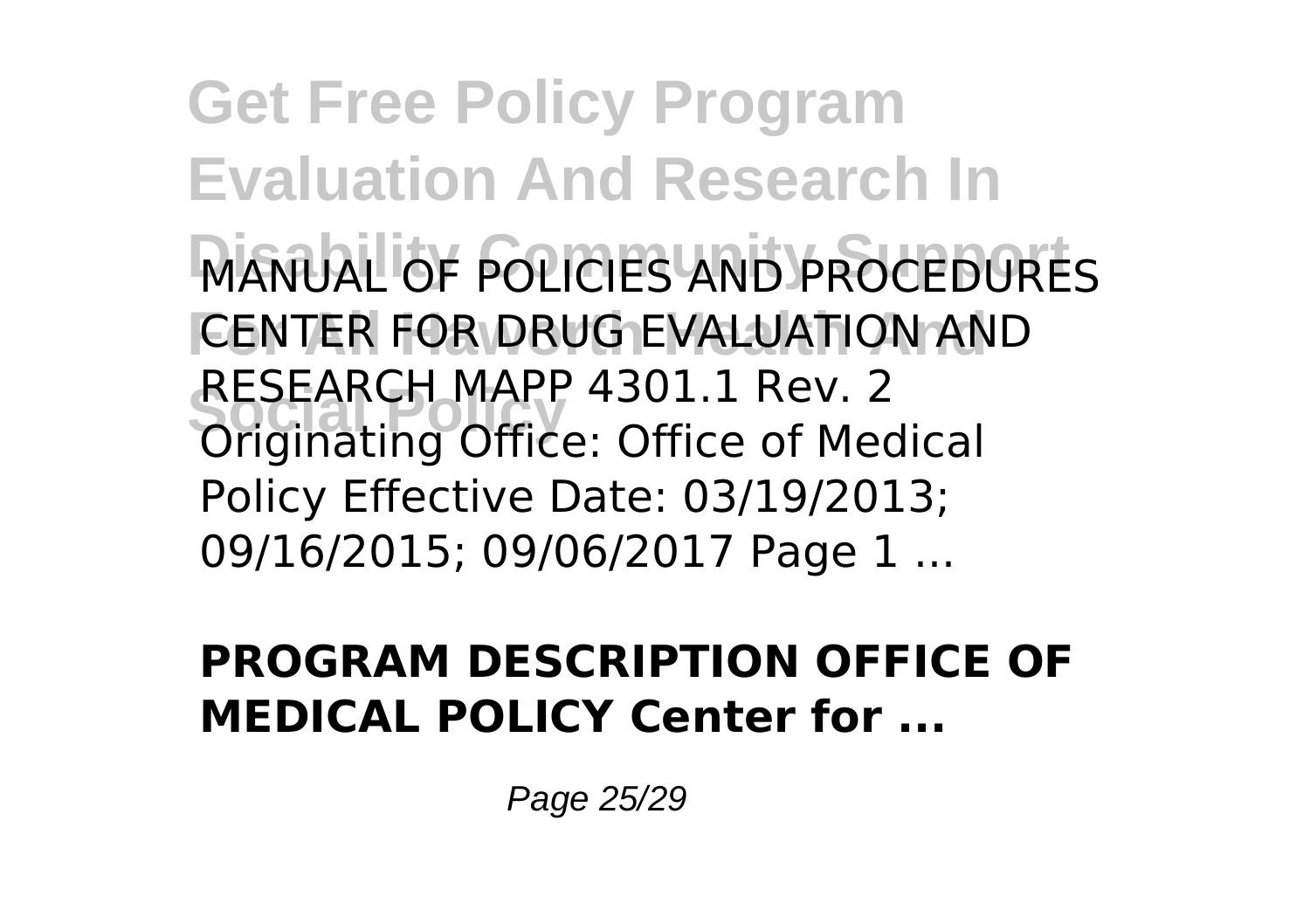**Get Free Policy Program Evaluation And Research In** One of our key values is to be results<sup>rt</sup> driven by evaluating our programs with **Social Policy** strategies, and integrating them into our accountability, identifying effective policies and practices. In addition to our work with grantees to regularly monitor program performance, OTIP partners with the Office of Planning, Research, and Evaluation to assess key questions

Page 26/29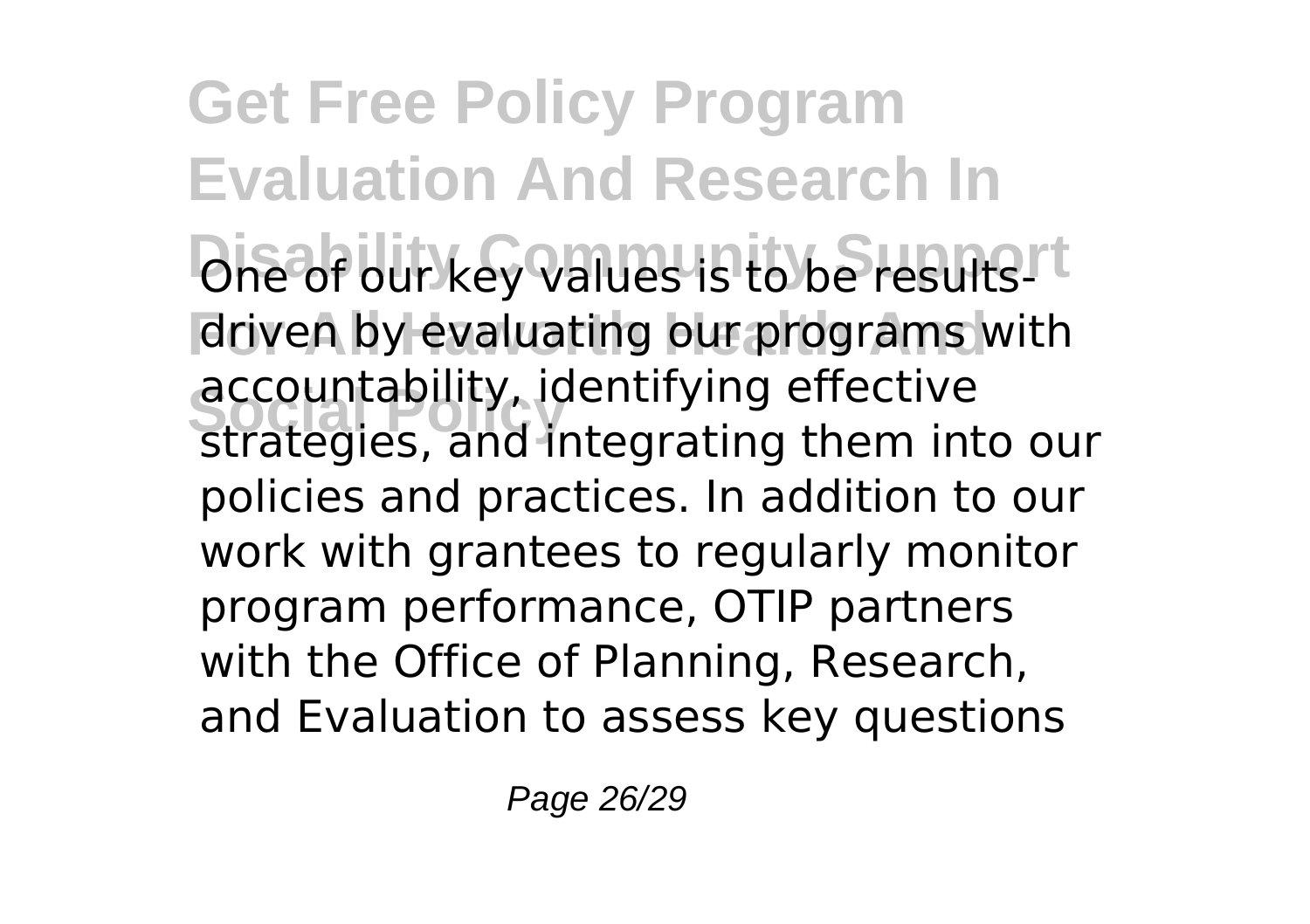**Get Free Policy Program Evaluation And Research In** on program implementation according to **FGF All Haworth Health And Social Policy Program Evaluation | Office on Trafficking in Persons | ACF** Program Evaluation Determines Value vs. Being Value-free Another prominent evaluator, Michael J. Scriven, Ph.D., notes that evaluation assigns value to a

Page 27/29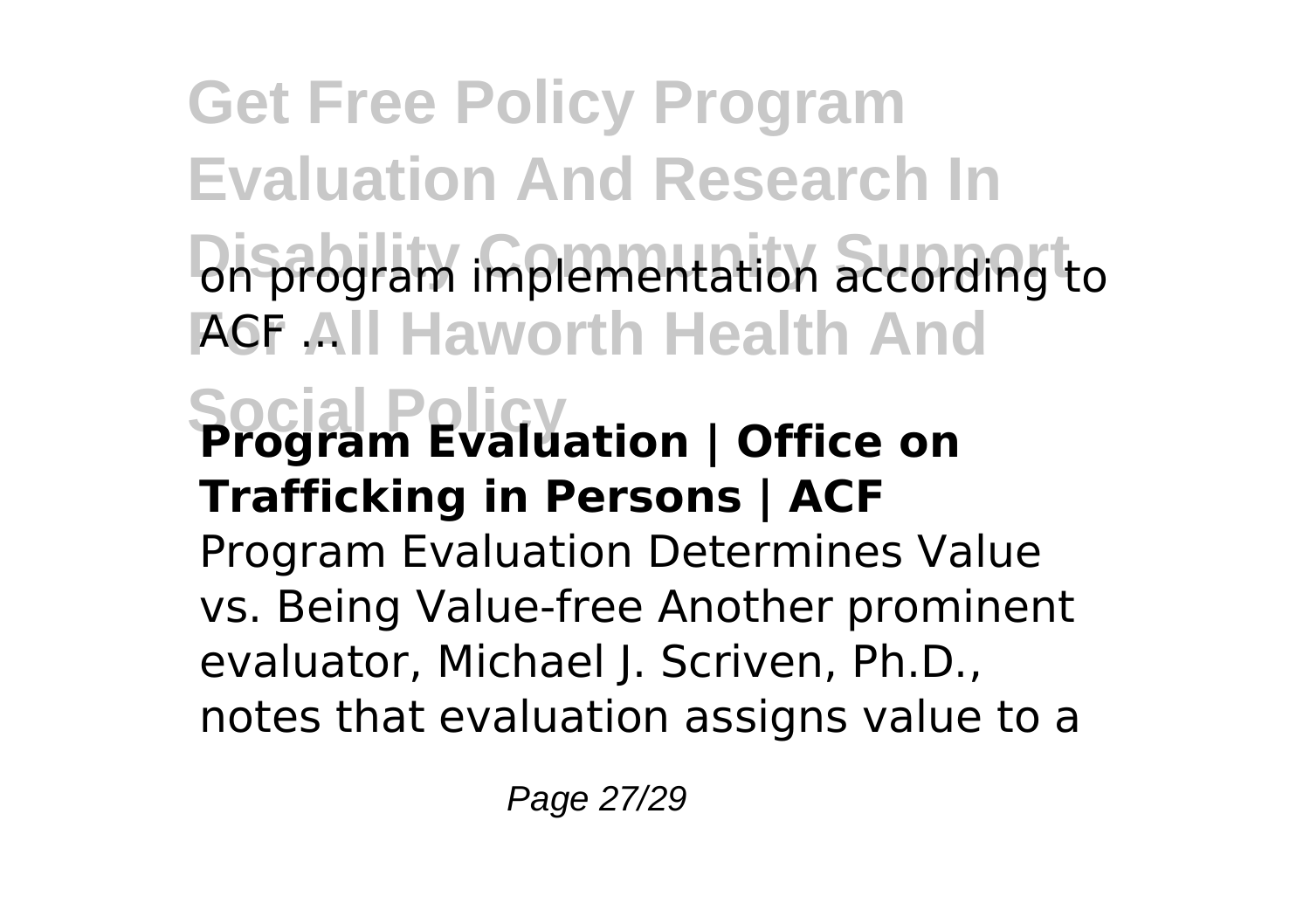**Get Free Policy Program Evaluation And Research In** program while research seeks to be<sup>ort</sup> Value-free 4. Researchers collect data, present results and then draw<br>conclusions that expressly link to the present results and then draw empirical data. Evaluators add extra steps.